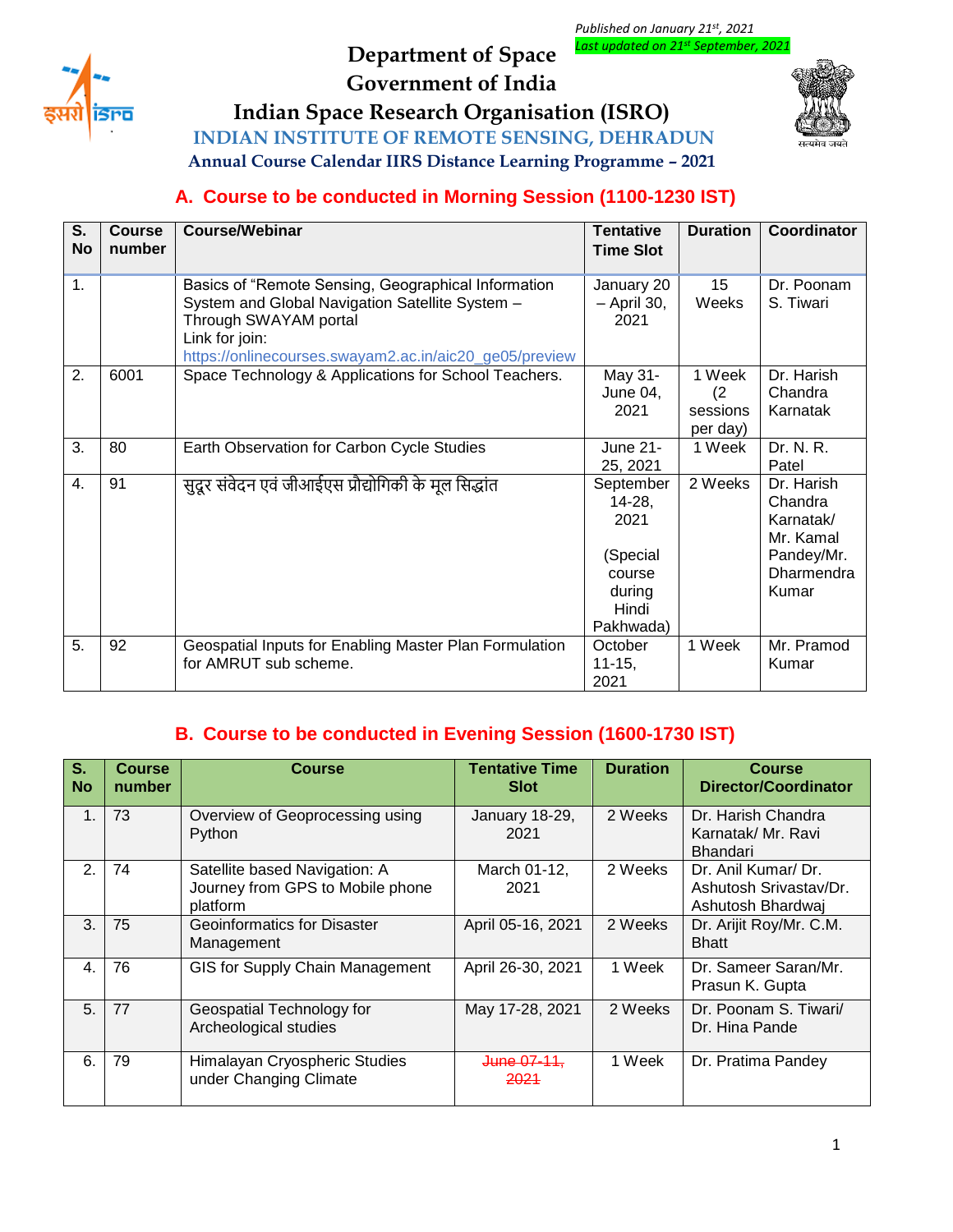| $\overline{\mathsf{s}}$ .<br><b>No</b> | <b>Course</b><br>number | <b>Course</b>                                                                                              | <b>Tentative Time</b><br><b>Slot</b>                              | <b>Duration</b>     | <b>Course</b><br><b>Director/Coordinator</b>        |
|----------------------------------------|-------------------------|------------------------------------------------------------------------------------------------------------|-------------------------------------------------------------------|---------------------|-----------------------------------------------------|
|                                        |                         |                                                                                                            | <b>Postponed</b><br>(revised dates<br>will be<br>announced later) |                     |                                                     |
| 7.                                     | 81                      | Overview of Web GIS Technology                                                                             | June 21- July 02,<br>2021                                         | 2 Weeks             | Dr. Harish Chandra<br>Karnatak/ Mr. Kamal<br>Pandey |
| 8.                                     | 82                      | Machine Learning to Deep Learning:<br>A Journey for remote sensing data<br>classification                  | July 05-09, 2021                                                  | $\overline{1}$ Week | Dr. Anil Kumar                                      |
| 9.                                     | 83                      | Geospatial technology for<br>hydrological modelling                                                        | July 19-30, 2021                                                  | 2 Weeks             | Dr. S.P.Agarwal                                     |
| 10.                                    | 84                      | Geospatial Modelling for Watershed<br>Management                                                           | August 02-06,<br>2021                                             | 1 Week              | Dr. Suresh Kumar                                    |
| 11.                                    | 85                      | Basics of "Remote Sensing,<br>Geographical Information System<br>and Global Navigation Satellite<br>System | August 16 -<br>November 26,<br>2021                               | 14 Weeks            | Dr. Poonam S. Tiwari                                |
| 12.                                    | 86                      | Basics of Remote Sensing and<br>Digital Image Analysis                                                     | August $16 -$<br>September 11,<br>2021                            | 4 Weeks             | Ms. Minakshi Kumar                                  |
| 13.                                    | 87                      | <b>Basics of Global Navigation Satellite</b><br>System                                                     | September 13-<br>24, 2021                                         | 2 Weeks             | Dr. Ashutosh Bhardwaj                               |
| 14.                                    | 88                      | Basics of Geographical Information<br>System                                                               | September 27-<br>October 22, 2021                                 | 4 Weeks             | Mr. Prabhakar Alok<br>Verma                         |
| 15.                                    | 89                      | Basics of Geocomputation and<br><b>Geoweb Services</b>                                                     | October 25 - 29,<br>2021                                          | 1 Week              | Mr. Kamal Pandey                                    |
| 16.                                    | 90                      | RS & GIS Applications in Natural<br>Resource Management                                                    | November 01-26,<br>2021                                           | 4 Weeks             | Mr. C.M. Bhatt                                      |
| 17.                                    | 93                      | Geo-informatics for Biodiversity<br>Conservation Planning.                                                 | December 06-17,<br>2021                                           | 2 Weeks             | Dr. Hitendra Padalia/ Dr.<br>Subrata Nandy          |

# **C. International Courses/Webinar Series (1830-20:00 IST)**

| S.<br><b>No</b> | <b>Course</b><br>number | <b>Course/Webinar</b>                                                                                                                                                                                                                                             | <b>Tentative Time</b><br><b>Slot</b>                                      | <b>Duration</b> | Coordinator                                 |
|-----------------|-------------------------|-------------------------------------------------------------------------------------------------------------------------------------------------------------------------------------------------------------------------------------------------------------------|---------------------------------------------------------------------------|-----------------|---------------------------------------------|
| 1.              | 5006                    | Space based observations for<br>meteorological hazards                                                                                                                                                                                                            | September 06-<br>10, 2021<br>October 25-29,<br>2021                       | 1 Week          | Dr. D. Mitra                                |
| 2.              | 5007                    | Space based Early warning Systems for<br>Natural Disasters -<br>Flood<br>٠<br>Tropical Cyclones,<br>٠<br>Forest Fire,<br>٠<br>Landslide,<br>$\bullet$<br>Extreme Weather and<br>$\bullet$<br>Decision support systems for Disaster<br>$\bullet$<br>Early warnings | November 08-19,<br>2021<br>(2 Sessions<br>/alternate day (40<br>Min each) | 2 Weeks         | Dr. P. K.<br>Champati<br>Ray/Dr. Arijit Roy |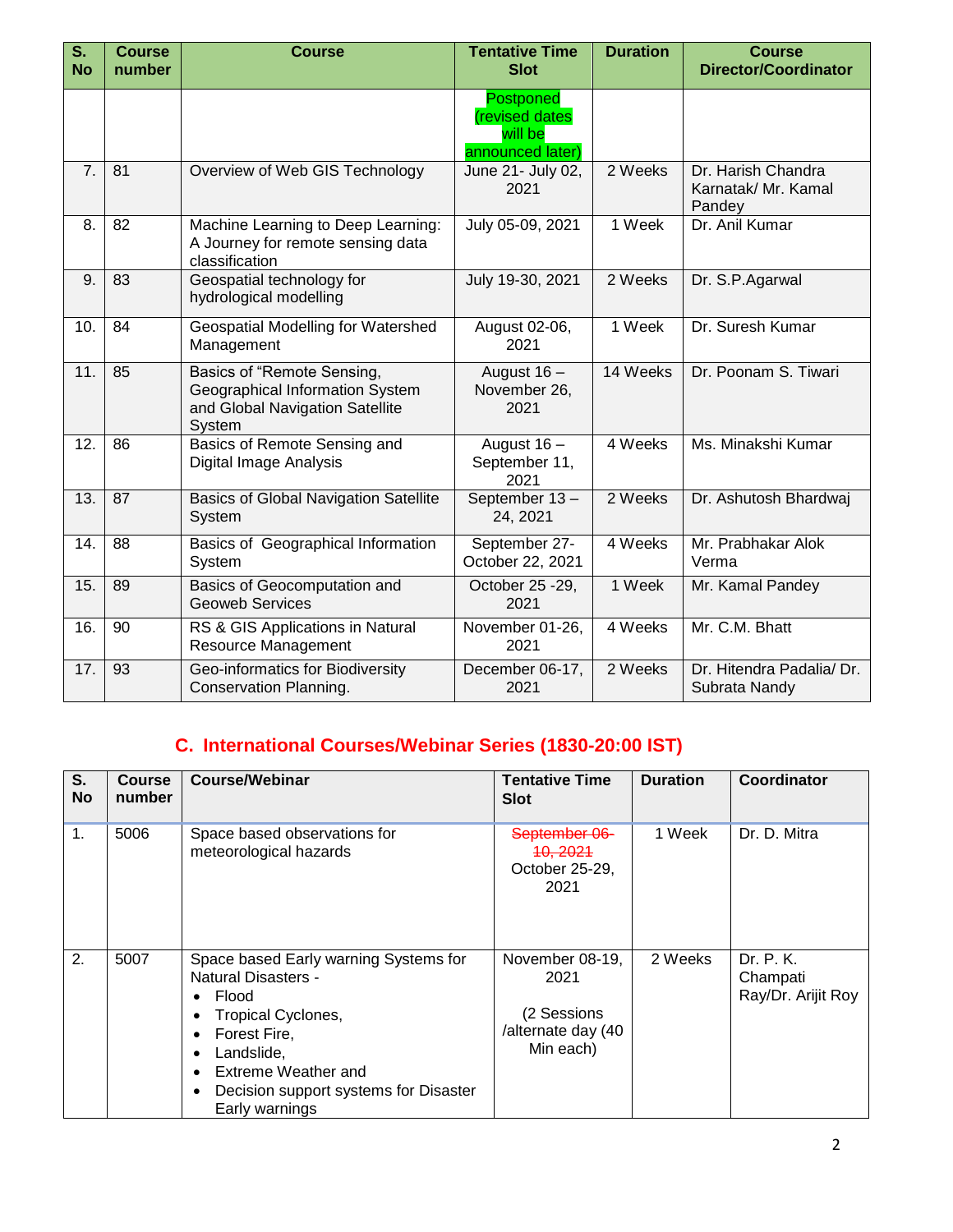| S.<br><b>No</b> | <b>Course</b><br>number | Course/Webinar                                                                                                                                                                                                        | <b>Tentative Time</b><br><b>Slot</b> | <b>Duration</b>           | Coordinator      |
|-----------------|-------------------------|-----------------------------------------------------------------------------------------------------------------------------------------------------------------------------------------------------------------------|--------------------------------------|---------------------------|------------------|
| 3.              | 5005                    | Webinar Series on:<br>Image Restoration and Processing of SAR<br>Data<br>• SAR Remote Sensing- Technology &<br>Applications<br>• SAR Data Processing Techniques<br>• SAR Geocoding techniques<br>• SAR Interferometry | May 07, 13, 21,<br>28 2021           | 1 hour<br>each<br>session | Mr. Ashish Joshi |

## **D. Webinar Series (1100-1230 IST)**

| S <sub>r</sub><br><b>No</b> | <b>Course</b><br>number | Webinar                                                                                                                                                                                                                                                                                                                                                                                                                                                   | <b>Tentative</b><br><b>Time Slot</b>                                                              | <b>Duration</b>           | <b>Coordinator</b>                         |
|-----------------------------|-------------------------|-----------------------------------------------------------------------------------------------------------------------------------------------------------------------------------------------------------------------------------------------------------------------------------------------------------------------------------------------------------------------------------------------------------------------------------------------------------|---------------------------------------------------------------------------------------------------|---------------------------|--------------------------------------------|
| 1.                          | 1013                    | Webinar Series on Image Restoration and<br>Processing of Optical Data<br>• Image pre-processing techniques- Optical remote<br>sensing<br>• Radiometric corrections and normalization for<br>satellite data<br>• Atmospheric corrections of Optical imagery<br>• Object Based Image Analysis for<br>Earth<br><b>Observation Optical data</b><br>Note: Course has been reschedule due to technical reason.<br>new date is April 16, 23, 30 and 07 May 2021. | April 09, 16,<br><del>23, 30, 2021</del><br>New date:<br>April<br>16,23,30<br>and 07 May,<br>2021 | 1 hour<br>each<br>session | Dr. Manu<br>Mehta<br>Ms. Minakshi<br>Kumar |

# **E. Full day Workshop**

| S.<br><b>No</b> | <b>Course</b><br>number | <b>Workshop Title</b>                                                                                                              | <b>Tentative Time</b><br><b>Slot</b> | <b>Duration</b> | <b>Focal Point</b>                                    |
|-----------------|-------------------------|------------------------------------------------------------------------------------------------------------------------------------|--------------------------------------|-----------------|-------------------------------------------------------|
| 1.              | 1011                    | अंतरिक्ष प्रौद्योगिकी और इसके अनुप्रयोग                                                                                            | January 11, 2021                     | 1 Day           | Dr. Harish<br>Chandra<br>Karnatak/Mr.<br>Kamal Pandey |
| 2.              | 1012                    | Satellite altimetry for River monitoring                                                                                           | March 17, 2021                       | 1 Day           | Dr. Praveen<br>Thakur                                 |
|                 |                         | Note: Course has been reschedule due to technical<br>reason, new date is October 27, 2021                                          | August 10, 2021                      |                 |                                                       |
|                 |                         |                                                                                                                                    | October 04,2021                      |                 |                                                       |
|                 |                         |                                                                                                                                    | October 27,2021                      |                 |                                                       |
| 3.              | 1014                    | Earth Observation based Mapping,<br>Monitoring and Modelling of Landslide:<br>Recent trends and support to early warning<br>system | April 21, 2021                       | 1 Day           | Dr. Shovan<br>Chattoraj                               |
| $\mathbf{4}$ .  | 1015                    | Lunar Remote Sensing and Applications                                                                                              | May 12, 2021                         | 1 Day           | Dr. Mamta<br>Chauhan                                  |
|                 |                         |                                                                                                                                    | August 11,2021                       |                 |                                                       |
| 5.              | 1016                    | ISRO Geoportal and Information Services-<br><b>ISRO</b> Inter centre                                                               | June 16, 2021                        | 1 Day           | Dr. Harish<br>Chandra<br>Karnatak                     |
| 6.              | 1017                    | SAR Application for flood hazard mapping<br>and monitoring                                                                         | July 14, 2021                        | 1 Day           | Dr. Arijit Roy/Mr.<br>C.M.Bhatt                       |